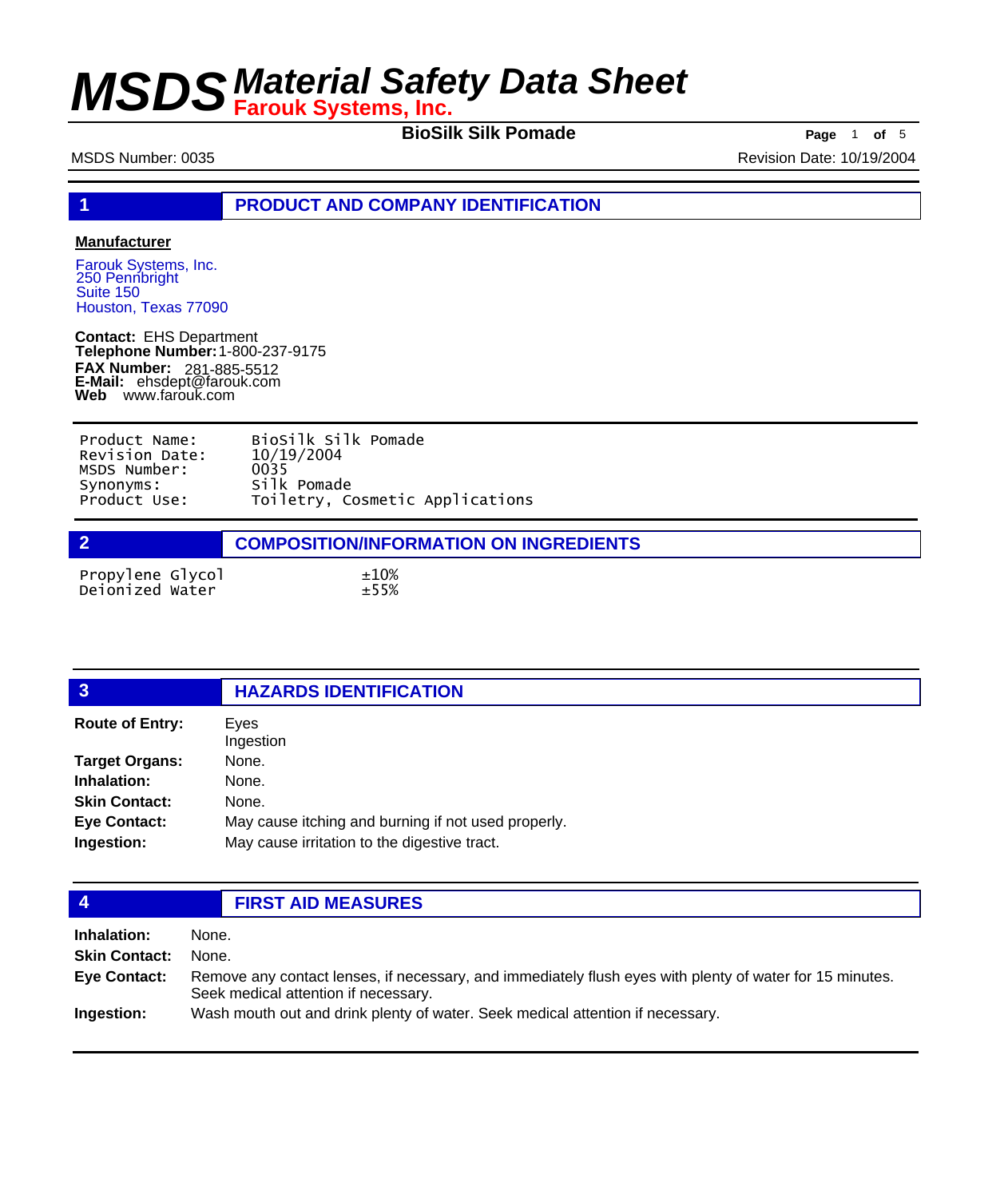**BioSilk Silk Pomade Page** <sup>2</sup> **of** <sup>5</sup>

MSDS Number: 0035 Revision Date: 10/19/2004

### **5 FIRE FIGHTING MEASURES**

FLASHPOINT AND METHOD: >300° F Closed Cup Method FLAMMABLE LIQUIDS:

 Not available. AUTO IGNITION TEMP:

 None FLAMMABLE CLASS: None.

BURNING RATE OF SOLID: Not available

GENERAL HAZARDS: Evacuate personnel downwind of fire to avoid inhalation of fumes and smoke.

EXTINGUISHING METHODS: Chemical type foam, CO2(Carbon Dioxide), Dry Chemical, Water Fog

HAZARDOUS COMBUSTION PRODUCTS: Carbon monoxide or carbon dioxide fumes.

FIRE FIGHTING PROCEDURES: This product is not flammable.However, hazardous decomposition and combustion products may be formed in a fire situation. Cool exposed containers with water spray to prevent overheating.

FIRE FIGHTING EQUIPMENT: Respiratory and eye protection are required for fire fighting personnel. Full protective equipment (Bunker Gear) and self contained breathing apparatus (SCBA) should be used for all indoor fires and significant outdoor fires. For small outdoor fires, which may be easily extinguished with a portable fire extinguisher, use of a SCBA may not be needed.

## **6 ACCIDENTAL RELEASE MEASURES**

SMALL SPILL: When a spill occurs, use absorbent material on the substance. Dispose of the material according to all local, state and federal regulations. Always use an absorbent material when cleaning up a spill.

ENVIRONMENTAL PRECAUTIONS: Avoid run-off or release into sewers, stormdrains and waterways.

GENERAL PRECAUTIONS: Remove containers away from flammable materials.

## *HANDLING AND STORAGE*

Use appropriate personal protective equipment as specified in Section 8. Handle in a manner consistent with good household/personal techniques and practices. **Handling Precautions:** Keep containers/bottles securely sealed when not in use. Store in cool/dry conditions that do **Storage Requirements:**

not exceed room temperature. Try to store product in temperatures between 40°F to 100° F.

## **8 EXPOSURE CONTROLS/PERSONAL PROTECTION**

These recommendations provide general guideance for handling this product safely. Because specific use conditions may vary, safety procedures should be developed for each specific application of this product. When developing procedures, always consider potential waste, disposal and personal safety issues. **Engineering Controls:** EYES AND FACE: For reasonable foreseeable uses of this product, eye and face protection is not required. SKIN: For reasonable foreseeable uses of this product, skin protection is not required. RESPIRATORY: For reasonable foreseeable uses of this product, respiratory protection is not required. **Protective Equipment:**

EXPOSURE GUIDELINES: Overexposure is unlikely. Since all parameters cannot be foreseen, the use of engineering controls to reduce exposure may be necessary.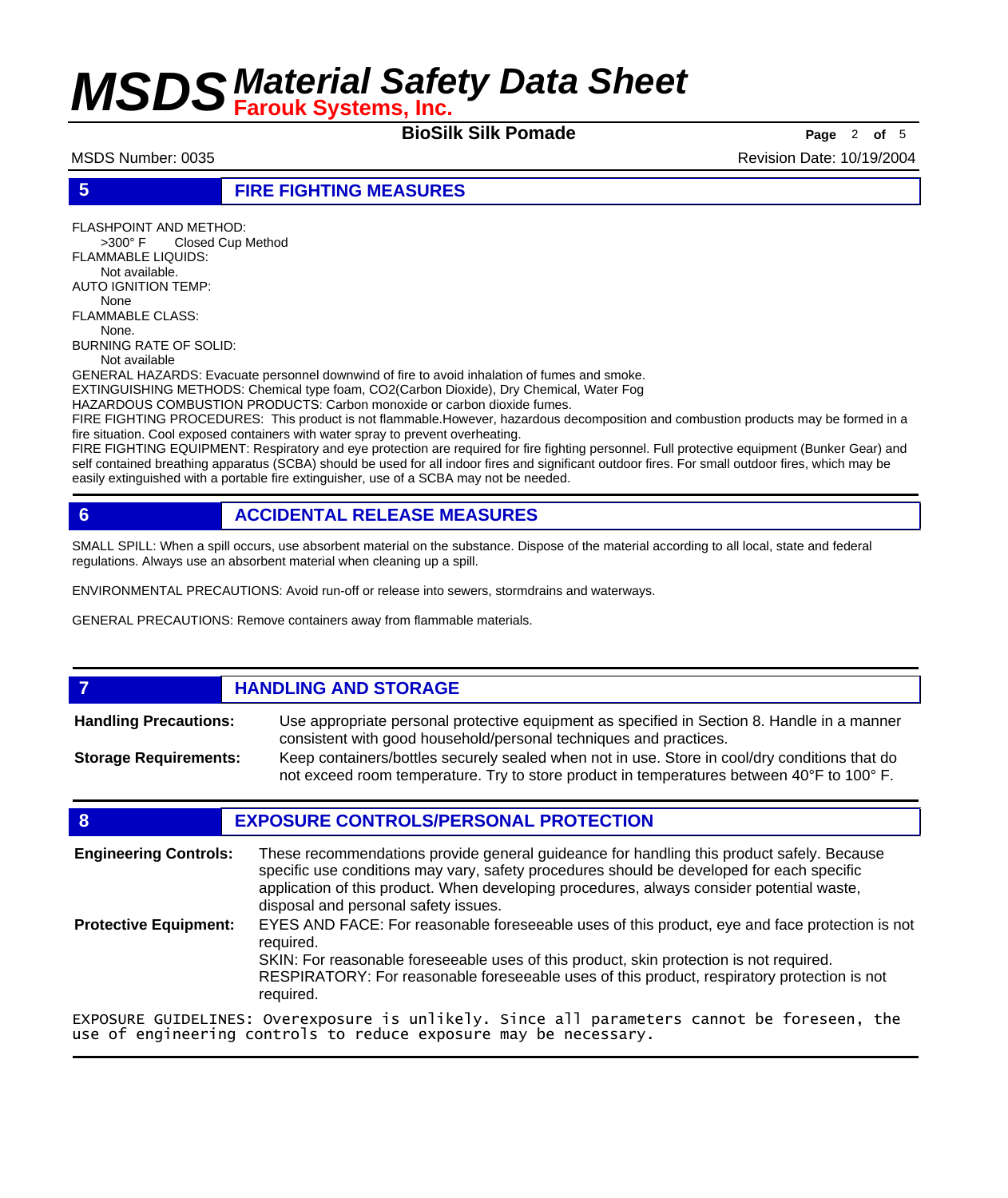**BioSilk Silk Pomade Page** 3 of 5

MSDS Number: 0035 **Revision Date: 10/19/2004** Revision Date: 10/19/2004

### **9 PHYSICAL AND CHEMICAL PROPERTIES**

**Appearance:** Clear, slightly yellow paste **Physical State:** Paste **Odor:** Pleasant, perfume fragrance **pH:** N/A **Vapor Pressure:** N/A **Vapor Density:** N/A

# **Boiling Point:** 212° F **Freezing/Melting Pt.:** 100° F - 140° F **Solubility:** Partially soulble in water. **Spec Grav./Density:** 1.00

| 10                                            |  | <b>STABILITY AND REACTIVITY</b>     |
|-----------------------------------------------|--|-------------------------------------|
| Stability:                                    |  | YES                                 |
| Conditions to avoid:                          |  | Extreme temperatures.               |
| Materials to avoid (incompatability):         |  | Keep away from oxidizing materials. |
| Hazardous Decomposition products: None known. |  |                                     |
| <b>Hazardous Polymerization:</b>              |  | Will Not Occur.                     |

# **11 TOXICOLOGICAL INFORMATION**

ACUTE: DERMAL LD50: Not available. ORAL LD50: Not available. INHALATION LC50: Not available. EYE EFFECTS: This product may cause irritation to eyes if not used under normal conditions. TARGET ORGANS: NONE. SENSITIZATIONS: Not available. CARCINOGENICITY: IARC: Listed by IARC - No. NTP: Listed by NTP - No. OSHA: Listed by OSHA - No.

MUTAGENICITY: Not available. REPRODUCTIVE EFFECTS: None. TERATOGENIC EFFECTS: Not available.

# **12 ECOLOGICAL INFORMATION**

ENVIRONMENTAL DATA: Not available. ECOTOXICOLOGICAL INFO: Not available. DISTRIBUTION: Not available. CHEMICAL FATE INFO: Not available.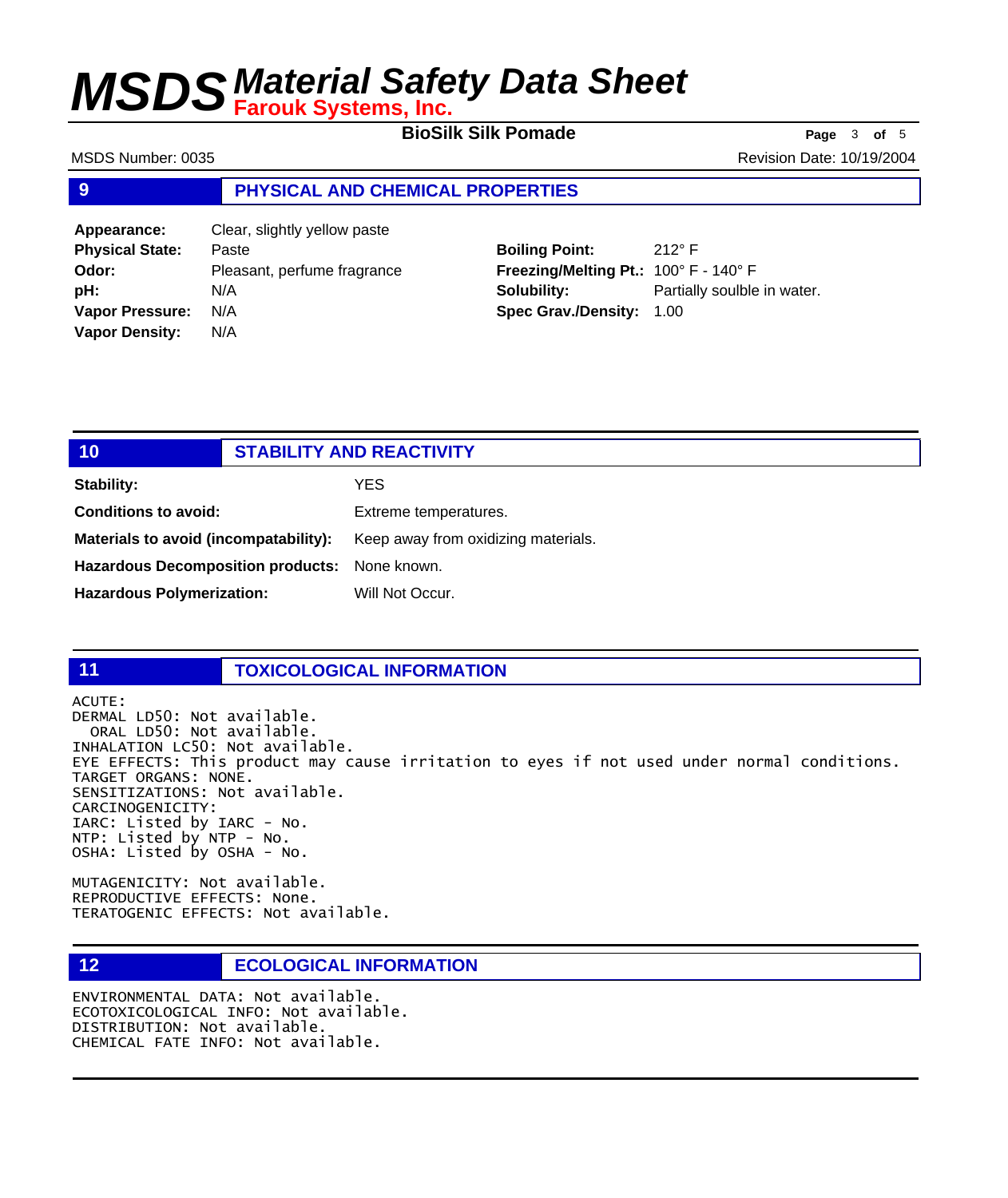**BioSilk Silk Pomade Page** <sup>4</sup> **of** <sup>5</sup>

MSDS Number: 0035 Revision Date: 10/19/2004

### **13 DISPOSAL CONSIDERATIONS**

US EPA Waste Number and Descriptions:

DISPOSAL METHOD: Controlled release of diluted product into a biological wastewater treatment plant. COMPONENT WASTE NUMBER: No EPA Waste Numbers are applicable for this product's components. DISPOSAL INSTRUCTIONS: Dispose of waste material according to local, state and federal rules and regulations.

**14 TRANSPORT INFORMATION**

This product is not regulated as a hazardous material by the United States (DOT) or Canadian (TDG) transportation regulations.

DOT CLASSIFICATION: Shipping Name: BioSilk Silk Pomade Class: None. Non-regulated, non-hazardous

IMDG CLASSIFICATION: Shipping Name: BioSilk Silk Pomade Class: None. Non-regulated, non-hazardous

IATA CLASSIFICATION: Shipping Name: BioSilk Silk Pomade Class: None. Non-regulated, non-hazardous

1-800-424-9300 1-703-527-3887 CHEMTREC

## **15 REGULATORY INFORMATION**

UNITED STATES: SARA TITLE III (Superfund Amendments and Reauthorization Act) 311/312 HAZARD CATEGORIES Fire: No. Pressure Generating: No. Reactivity: No. Acute: No. 313 REPORTABLE INGREDIENTS: Not applicable. TITLE III NOTES: None. CERCLA(Comprehensive Response, Compensation, and Liability Act) CERCLA RQ: None. TSCA(Toxic Substance Release Act) TSCA REGULATORY: All ingredients are listed in the TSCA Inventory. CANADA: WHMIS(WORKER HAZARDOUS MATERIAL INFORMATION SYSTEM) This product is WHMIS controlled. CANADIAN INGREDIENT DISCLOSURE LIST: Propylene Glycol. CANADIAN ENVIRONMENTAL PROTECTION ACT: All intentional ingredients are listed on the DSL(Domestic Substance List). EUROPEAN COMMUNITY: EU REGULATORY: All intentional ingredients are listed on the European's EINECS Inventory. STATE REGULATIONS: Not available. LOCAL REGULATIONS: Not available.

Outside the United States